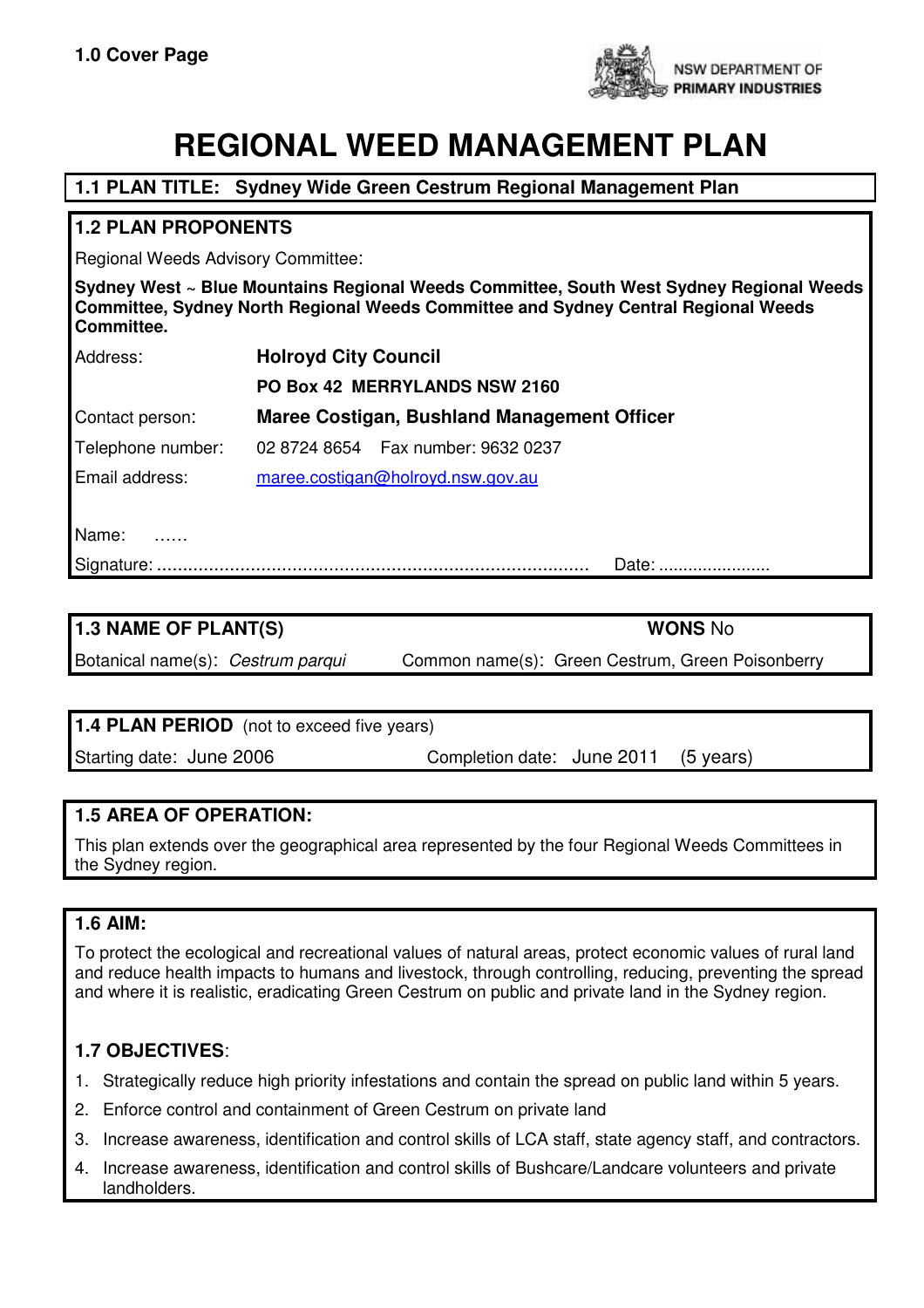# **2.0 STAKEHOLDERS**

#### **2.1 SIGNATORIES**

All Councils, state and federal government agencies represented on the four Regional Weeds Committees in the Sydney region.

#### **2.2 STAKEHOLDERS**

\*\* Stakeholders who are critical to the success of this Plan

| Sydney West~Blue Mountains Regional<br><b>Weeds Committee **</b><br>Parramatta, Blue Mountains, Hawkesbury<br>River County Council (includes Penrith,<br>Blacktown, Hawkesbury, Baulkham Hills<br>LGA's), Auburn and Holroyd Councils | <b>South West Sydney Regional Weeds</b><br>Committee **<br>Camden, Bankstown, Campbelltown,<br>Sutherland, Wollondilly, Fairfield, Liverpool and<br>Campbelltown Councils.                              |
|---------------------------------------------------------------------------------------------------------------------------------------------------------------------------------------------------------------------------------------|---------------------------------------------------------------------------------------------------------------------------------------------------------------------------------------------------------|
| <b>Sydney North Regional Weeds Committee**</b>                                                                                                                                                                                        | <b>Sydney Central Regional Weeds</b>                                                                                                                                                                    |
| Hornsby, Hunters Hill, Ku-ring-gai, Lane Cove,<br>Manly, Mosman, North Sydney, Pittwater,<br>Ryde, Warringah and Willoughby Councils.                                                                                                 | Committee**<br>Ashfield, Burwood, Canada Bay, Strathfield,<br>Leichhardt, Marrickville, Hurstville, Kogarah,<br>Rockdale, Sydney City, Woollahra, Waverley,<br>Randwick, Botany and Canterbury Councils |
| Department of Environment and Conservation<br>(DEC) - National Parks & Wildlife **                                                                                                                                                    | Department of Primary Industries **                                                                                                                                                                     |
| Department of Planning and Natural Resources                                                                                                                                                                                          | Hawkesbury Nepean Catchment Management<br>Authority                                                                                                                                                     |
| Department of Lands **                                                                                                                                                                                                                | Sydney Metropolitan Catchment Management<br>Authority                                                                                                                                                   |
| Sydney Water **                                                                                                                                                                                                                       | Department of Defence                                                                                                                                                                                   |
| Railcorp**                                                                                                                                                                                                                            | <b>Rural Lands Protection Board</b>                                                                                                                                                                     |
| Roads and Traffic Authority **                                                                                                                                                                                                        | <b>Sydney Harbour Federation Trust</b>                                                                                                                                                                  |
| Department of Housing **                                                                                                                                                                                                              | Bushcare and Landcare groups **                                                                                                                                                                         |
|                                                                                                                                                                                                                                       | $***$<br>Private landholders - urban and rural                                                                                                                                                          |

### **3.0 BACKGROUND and JUSTIFICATION**

#### **3.1 Plan Justification**

Green Cestrum was originally introduced as a garden ornamental plant and has become a serious weed in agricultural, urban and bushland areas.

In rural, semi-rural and urban areas throughout the Sydney region, Green Cestrum has been present for many years. It has increased in distribution due to the declining numbers of productive agricultural properties. Many of these areas are now colonised by Green Cestrum and birds disperse the seed into surrounding bushland and creek line vegetation. Co-ordinated effort and ongoing funding resources are required by Local Control Authorities (LCA) and private landowners to control Green Cestrum infestations.

Since 1995, Green Cestrum has become an increasing concern in parts of the Sydney region due to the absence of regular flooding, which has promoted the establishment of large infestations along riparian zones.

In urban areas throughout the Sydney region, Green Cestrum commonly occurs in gardens from original plantings or from seed introduced by birds. The plant is often cultivated in this instance and public awareness needs to be raised with regards to its noxious weed classification.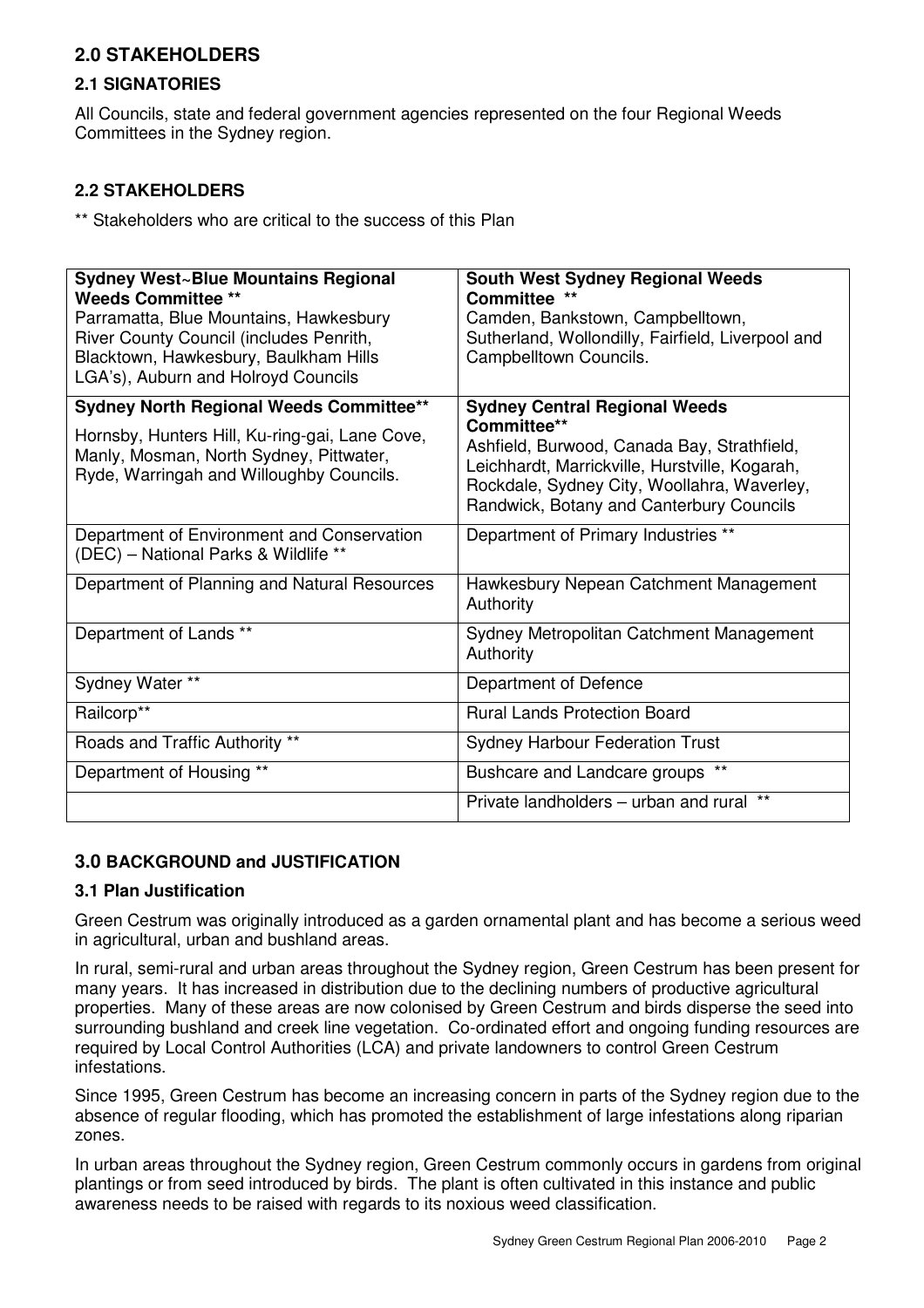Control of Green Cestrum has been carried out through bush regeneration and/or revegetation works. This is often local and without a regional focus. Due to the weed's high dispersal potential by birds and water, a regional focus needs to be adopted by LCA's to contain and control Green Cestrum populations.

It is the responsibility of all land managers and landholders to ensure that reasonable and effective measures are taken to control infestations. This plan aims to manage Green Cestrum and its impacts on a regional basis through coordinated on-ground control and education.

#### **Description of the Problem**

In warm-temperate and subtropical regions, Green Cestrum is commonly found on alluvial soils along streams. Often promoted as a garden plant, it has become naturalised as a weed of towns and higher rainfall rural areas in eastern Australia (Parsons & Cuthbertson, 2001). The alluvial soil provides an excellent growing medium for Green Cestrum and the available water ensures continued spread downstream.

Green Cestrum is a major problem because all parts of the plant are highly toxic to stock. The Rural Lands Protection Board considers Green Cestrum to be the worst noxious weed in western Sydney (A. Glover, pers.comm 2005). Poisoning is most commonly seen in cattle which eat Green Cestrum when there is a shortage of available green feed. Death is usually rapid and painful when cattle eat small quantities of leaves, twigs or fruit, and even dry leaves from plants which have been cut down or sprayed. The plant is also known to be toxic to other livestock and humans.

In the rural areas of the Sydney Region, Green Cestrum infestations affect agricultural industries and alluvial floodplains. It is often found along watercourses and in non-crop areas where it grows in small to medium-sized thickets.

Green Cestrum seed is readily spread along watercourses during floods. The plant suckers profusely from the base if the stumps are not treated correctly with herbicide after cutting. It also propagates vegetatively from sections of the fleshy root which remain after a plant has been partly dug or pulled-out.

Green Cestrum out competes and replaces native vegetation in remnant bushland areas. The plant's habitat and soil preference invades understorey in several types of Endangered Ecological Communities listed in the Threatened Species Conservation Act 1995 and the Environment Protection and Biodiversity Conservation Act 1999.

#### **3.2 The "Do Nothing" option**

If nothing is done to address the co-ordination of control, Green Cestrum will:

- further colonise vacant agricultural land, vacant Crown Land, Rail and RTA corridors, creek lines, riparian zones, National Parks and Council bushland reserves
- encroach into remnants of Endangered Ecological Communities and out-compete native understorey species and individual threatened species.
- be a risk to human health through contact with the plant in home gardens, and
- form dense thickets, restricting access to water courses and road reserves.
- continue to be a risk for poisoning livestock , and
- reduce the economical values of remaining agricultural land in Sydney.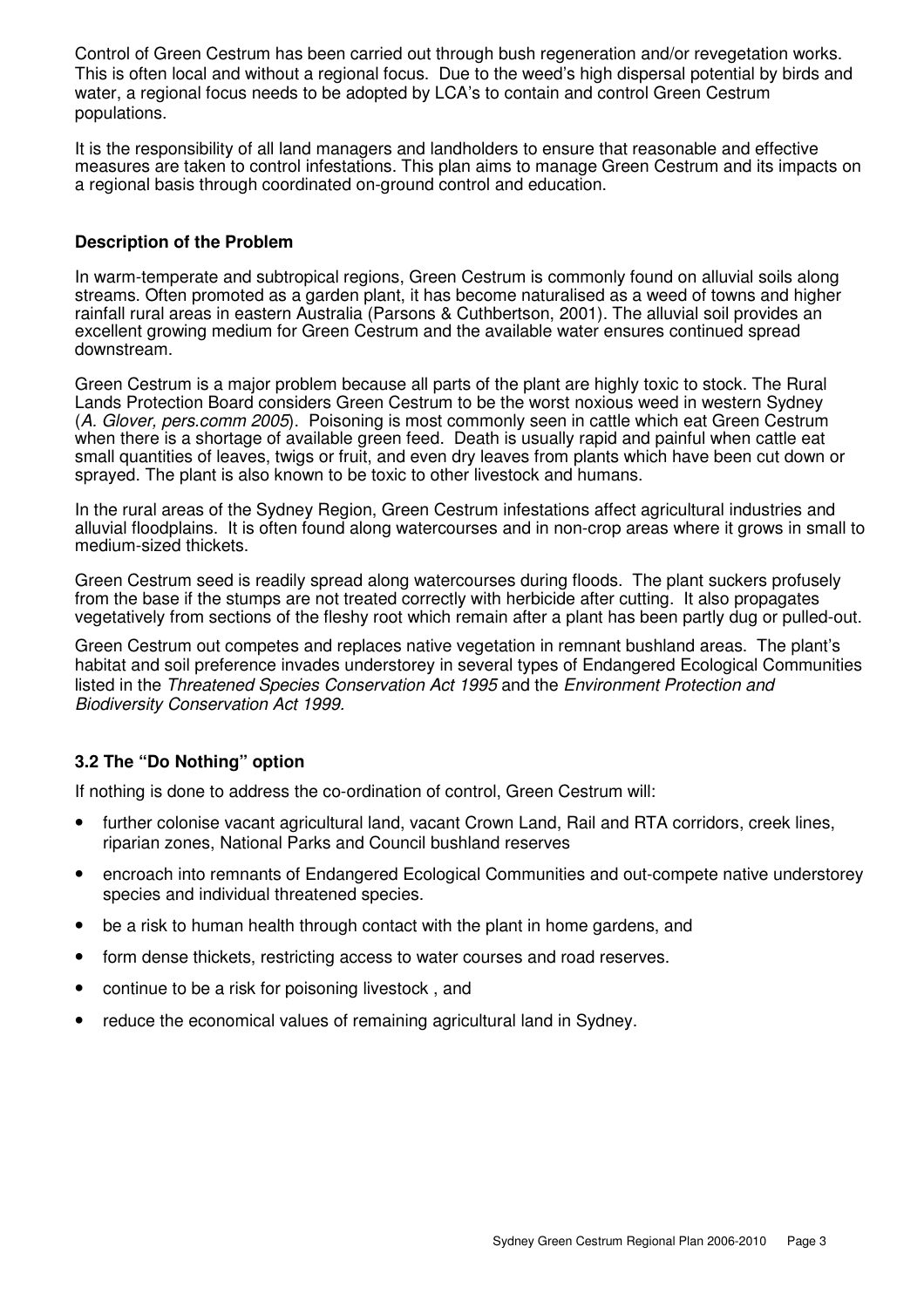### **3.3. Distribution of Infestations**

Green Cestrum is widespread in the Sydney region in the following habitats:-

- Road verges near bushland in urban and rural areas
- Rural roadsides and road reserves
- Riparian areas including drainage lines
- Creeks in areas with alluvial and shale based soils are especially vulnerable to infestation.
- Natural areas also invaded by Small Leaf Privet, Large Leaf Privet and African Olive
- Vacant blocks, and
- Suburban gardens.

Green Cestrum occurs extensively across the Sydney Region in the following vegetation communities which are classified as Cumberland Plain Woodland or Sydney Coastal River Flat Forest. These communities are listed as endangered ecological communities under the Threatened Species Conservation Act, 1995:

- Shale Plains Woodland (CPW)
- Shale Hills Woodland (CPW)
- Alluvial Woodland (SCRF)
- Riparian Woodland (SCRF).
- Sydney Coastal River Flat Forest
- Sydney Turpentine Ironbark Forest (STIF) DEC-National Parks has mapped these vegetation types.

In some areas Green Cestrum is infesting the fringes of Swamp-Oak Forest and grows in close proximity to saltmarsh communities.

**Green Cestrum is widely distributed across the entire Sydney region therefore, no specific mapping has been carried out. Locations of Green Cestrum infestations are provided for most of the LCA's in Sydney.** 

### **Sydney West-Blue Mountains region**

#### **Parramatta**

There are scattered infestations throughout bushland in the LGA. Council's control program has been focussing on a large infestation at the confluence of Coopers and Toongabbie Creeks, including the bushland toward Windsor Road.

#### **Blue Mountains**

An infestation has been detected along the train line at Lawson (railway land). It is also found at Frazers Creek and Blaxland Tip. It is not considered common in the LGA.

#### **Hawkesbury River County Council**

Green Cestrum is spread throughout 25,000ha of parkland across Western Sydney. Some of the major infestations are located at:

- Richmond Lowlands
- Punt Road, Ebenezer
- Nurrungingy Reserve, Doonside
- South Creek Park, St Marys
- Kingsway Playing fields, St Marys
- Many other sites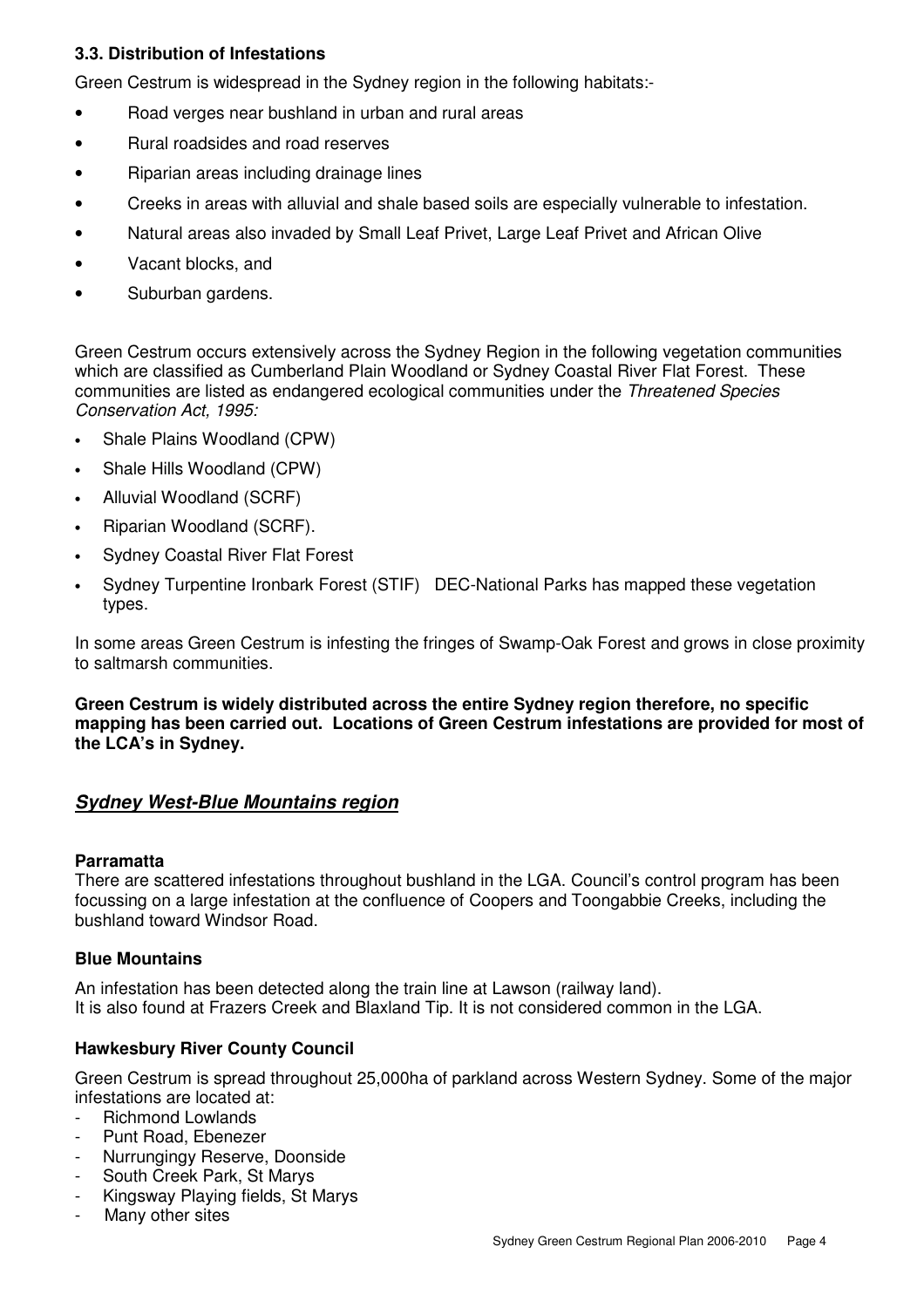## **Auburn**

Green Cestrum plants are commonly detected in gardens on private property. Councils noxious weed control program has controlled the Green Cestrum in reserves and parks.

# **Holroyd**

Green Cestrum occurs in residential properties and public lands with the highest concentration along creek lines in the south western area of Holroyd City Council. Bushland areas affected by Green Cestrum populations include

- Lower Prospect Canal (Guildford to Prospect).
- Alpha park Bushland corridor, Greystanes mature plants controlled seedling and sapling growth only from surrounding corridor and creek line links.
- Munro Creek, Hyland Road Reserve, Greystanes.
- Prospect Creek (Prospect Reservoir to Council Boundary with Fairfield City Council.
- Nelson's Ridge Remnant Bushland Conservation Areas, Greystanes (Conservation Areas to be handed to Holroyd City Council upon completion of residential development).

# **South West Sydney region**

#### **Camden**

Scattered infestations are present in and around waterways and adjacent bushland in rural areas, with isolated plants occurring on rural road verges. As of October 2005, a total area of 202m2 of Green Cestrum had been found on 21 properties - out of 398 properties inspected (total area of 910.45 Ha) since July 2004. Outbreaks have also occurred in the past in urban areas, including Camden CBD.

#### **Campbelltown**

There is not a lot of Green Cestrum in the LGA. There are a few scattered infestations in bushland on the urban fringes of Ruse and Glenfield. These infestations are usually controlled by annual bushfire hazard reduction works and they are therefore well contained.

#### **Sutherland**

The majority of Green Cestrum infestations in Sutherland Shire are located in and around the suburbs of Maianbar and Bundeena within the Royal National Park. Infestations occur in all areas and plant communities with heavier infestations occurring in drainage lines and riparian zones. In Bundeena and Maianbar and surrounding areas of the Royal National Park Green Cestrum is known to occur in the following EEC's: Littoral Rainforest, Swamp Sclerophyll Forest, Sydney Freshwater Wetland, Swamp Oak Floodplain Forest and Kurnell Dune Forest.

There are occasional rare and isolated plants occurring in other areas of the Shire. These are treated as they are discovered.

### **DEC – National Parks**

#### **Royal & Botany Bay (Kurnell) National Parks & Towra Point Nature Reserve**

Most infestations occur along road verges and adjacent areas where horse stables/pens are maintained. Locations include Polo St Kurnell, Captain Cook Drive. In Royal National Park adjacent the township of Bundeena there is approximately 1km<sup>2</sup> of infestation, much of it in EEC's around the township of Bundeena. These EEC's include Littoral Rainforest, Kurnell Dune Forest, Sydney Freshwater Wetland, Swamp Oak Floodplain Forest and Swamp Sclerophyll Forest.

#### **Wollondilly**

There are small known infestations at Menangle, and Mt Hunter. Some has also been reported along Stonequarry Creek at Picton. At this stage it is not considered common in the LGA.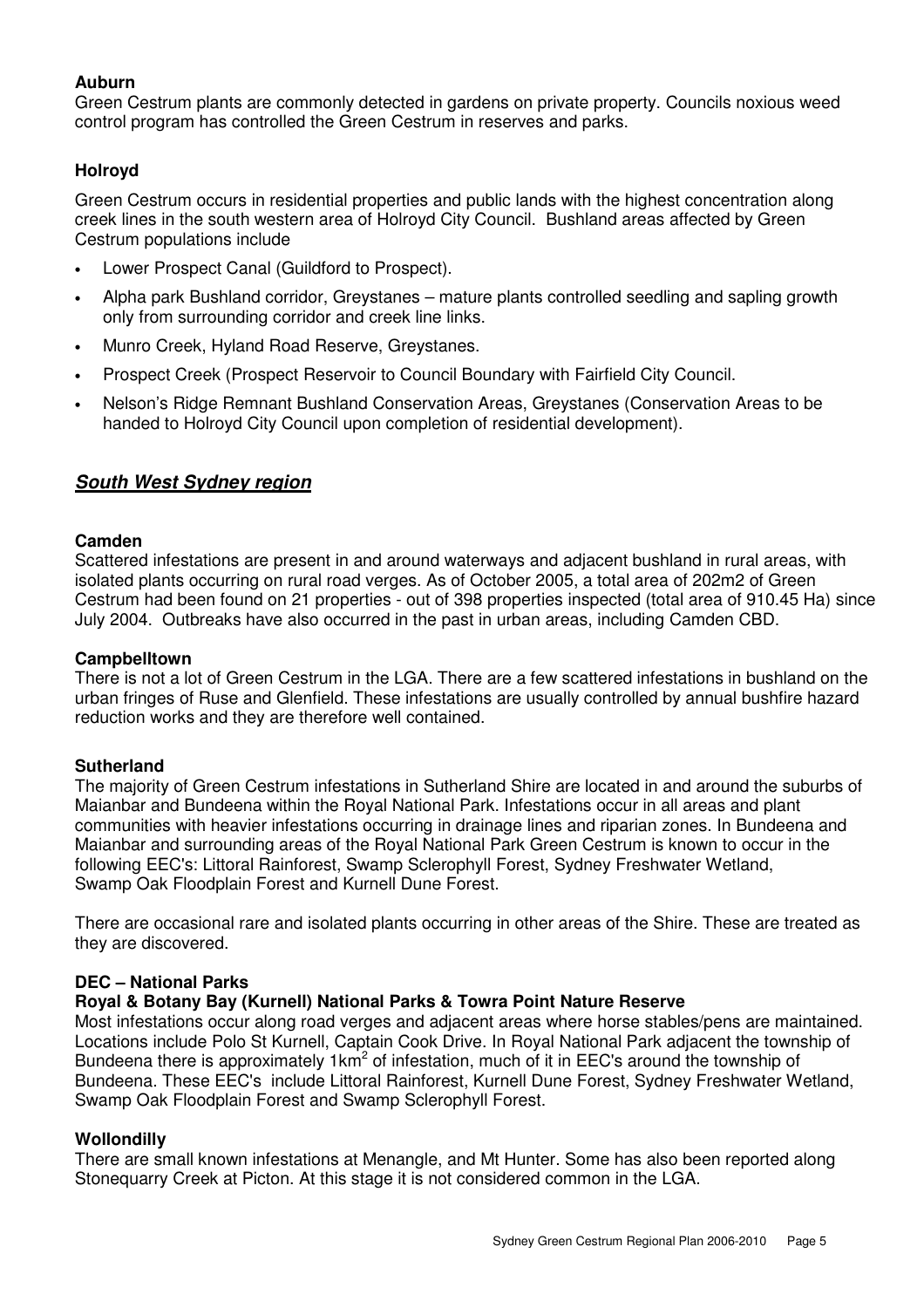# **Fairfield**

The main remaining infestations of Green Cestrum in Fairfield (on Council Land) are located at: Upper Prospect Creek (Hassall St to Gipps Rd, Wetherill Park) Lower Prospect Creek ( Ace Ave to Fairfield Street, Fairfield) Lower Orphan School Creek (East Parade to Ada Street, Canley Vale) Burns Creek (Hercules St to The Horsley Dr, Fairfield) Cabramatta Creek (Antonietta St to Jasmine Cres, Cabramatta)

All of Council's designated bushland reserves and many waterways are under a regular maintenance program (Creek Care Program). Green Cestrum is targeted as a priority weed.

#### **Liverpool**

The infestations are widely distributed throughout the LGA, mainly along creek lines. Some of the main infestations are at:

- Jacqui Osmond Reserve, Warwick Farm, along Cabramatta Creek.
- Elouera Nature Reserve, Liverpool along Cabramatta Creek.
- George's River, Casula.
- Mc Girr Park, Miller, Cabramatta Creek.
- South Creek, Rossmore.

#### **Bankstown**

Green Cestrum is common and widespread throughout the Bankstown LGA, with frequent small isolated infestations along canals, creeks, road verges and railway lines. It also occurs in generally isolated stands on industrial land and private land throughout the LGA . Green Cestrum is the most common noxious weed along the Cooks River, with notable infestations in Greenacre and Chullora. There are also notable infestations in the upper reaches of Salt Pan Creek and at Deepwater Park.

### **Sydney North region**

#### **Hornsby**

Upper Devlin's Creek and Ray Park at Beecroft. Waitara Creek near Valley Road Hornsby Roadsides and former agricultural areas in Arcadia and Glenorie

#### **Hunters Hill**

Green Cestrum in small patches notably Kellys Bush (mostly removed), Boronia Park , Tarban Creek Buffalo Creek Yes it is in private gardens overhanging fences to reserves. Mostly occurs on fill slope edges.

#### **Ku-ring-gai**

The main infestations are located in Bushland area between Ku-ring-gai Community Nursery and St Ives Showground Bushland area behind Ku-ring-gai Community Nursery Blue Gum High Forest ecological communities in Browns Forest/Dalrymple Hay and Sheldon Forest Other isolated infestations identified.

#### **Lane Cove**

No major infestations. Plants are occasionally spotted and treated.

#### **Manly**

There is a limited distribution of Green Cestrum in the Manly LGA. Scattered populations are found mainly in drainage lines that enter into and run through bushland reserves, on vacant blocks and road reserves etc. The limited occurrence of Green Cestrum and the relatively small plant size, has allowed effective control when Green Cestrum is located, with only minimal impact on the surrounding areas. Control has been accompanied by bush regeneration or revegetation where appropriate, preventing other weed species becoming established in these cleared areas. There is also a limited distribution of Green Cestrum on private land and this is targeted as part of the noxious weed inspection program.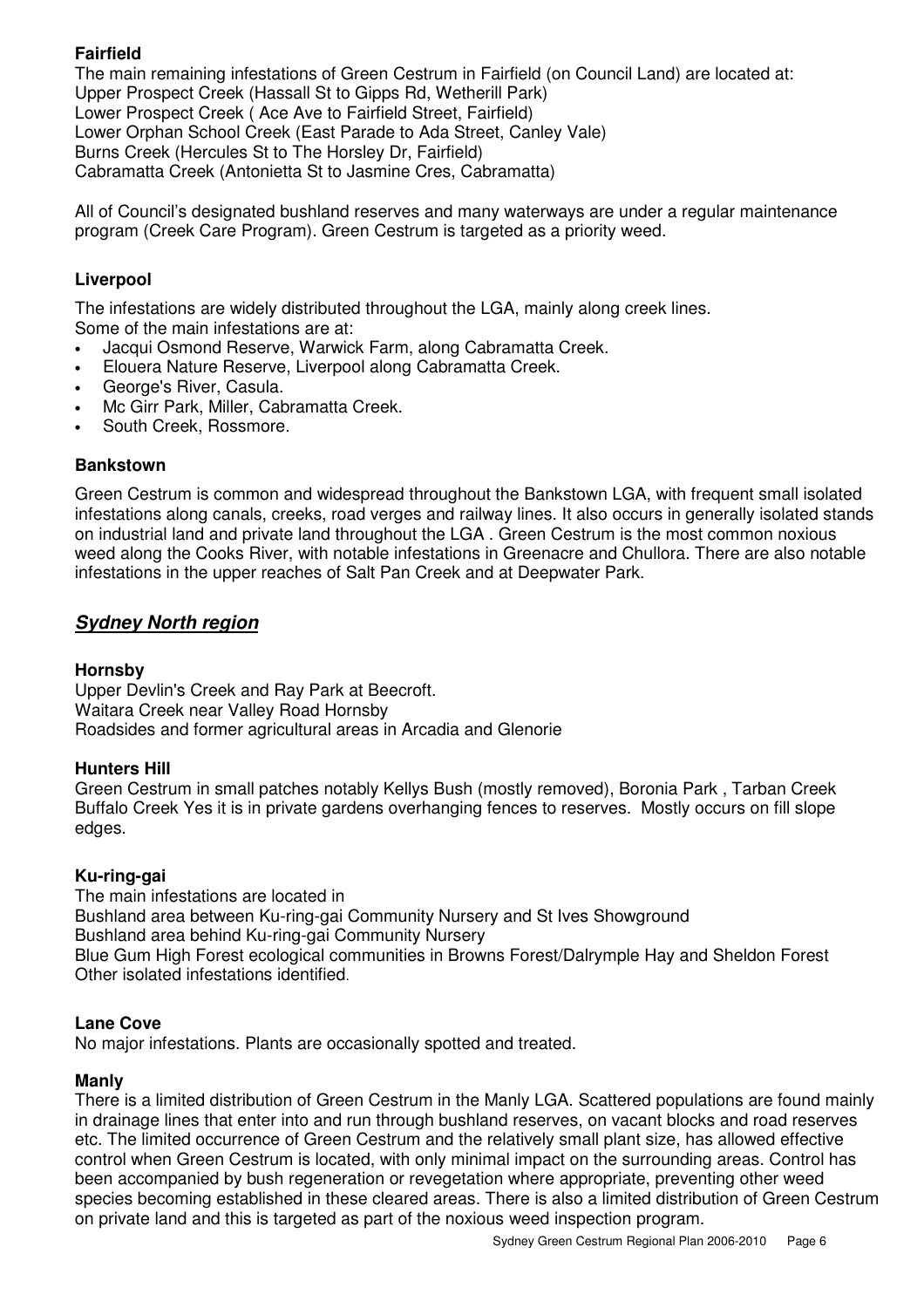#### **Mosman**

#### **North Sydney**

#### **Pittwater**

#### **Ryde**

Green cestrum very sporadic on edges of bushland generally very minor infests however one relatively large infest at Field of Mars ex Parks Depot site on Wellington Rd has been hit hard by Terra Australia over last 12 months and under control.

#### **Warringah**

Very small amounts in the LGA, that area under control and not posing a problem.

#### **Willoughby**

None known to be in bushland reserves. Occasionally plants are found growing in backyards.

# **Sydney Central Regional Weeds Committee**

#### **Ashfield**

Infestations are found all throughout the municipality.

#### **Canada Bay**

In the City of Canada Bay, Green Cestrum infests remnant natural areas, bushland revegetation sites and unmanaged public open space. Cestrum also occurs sporadically in poorly maintained private properties and vacant industrial sites. Infestations for priority treatment occur along the bushland foreshore areas of Sisters Bay and Half Moon Bay in Drummoyne. Cestrum is also present around the remnant estuarine vegetation complex in Brays Bay, Concord. Large infestations that occur in unmentioned public space are also a priority for treatment, particularly those that are in close proximity to Council remnant bushland areas.

Other high priority infestations that occur on public land not under Council's care, control and management are situated in the NSW Department of Health managed Yaralla Estate and Thomas Walker Hospital grounds in Concord. Both these properties provide habitat for the remnant EEC's Sydney Turpentine Ironbark Forest and Estuarine Saltmarsh/Swamp-Oak Forest. Green Cestrum has the potential to out-compete native plant species in these endangered communities, which will likely result in a decline in local biodiversity.

#### **Strathfield**

Within the LGA, Green Cestrum is liberally distributed throughout, in approximately one in three older backyards. It can be identified growing along the back fence and entering boundary properties. Other prominent infestations within the LGA are occurring along The Cooks River Clay Plain Forest, which is significant and remnant forest within Freshwater Park, Strathfield. These infestations can be seen from Madeline Street Corner of Cleveland St, Strathfield.

#### **Waverley**

Throughout Council's reserves, there are patchy infestations:

The main infestation is at Bronte Gully, and the Council parks staff have been working on controlling this for some time using cut and paint methods. There is also some Cestrum along the Cliff Walk, in Diamond Bay and Eastern Reserve, but none as yet in Tamarama.

#### **Sydney City**

Green cestrum is present mostly in the southern suburbs of the Council area in particular along Sheas Creek and unmaintained pockets of land adjoining industrial premises. It is also regularly present on vacant land and occasionally in residential gardens.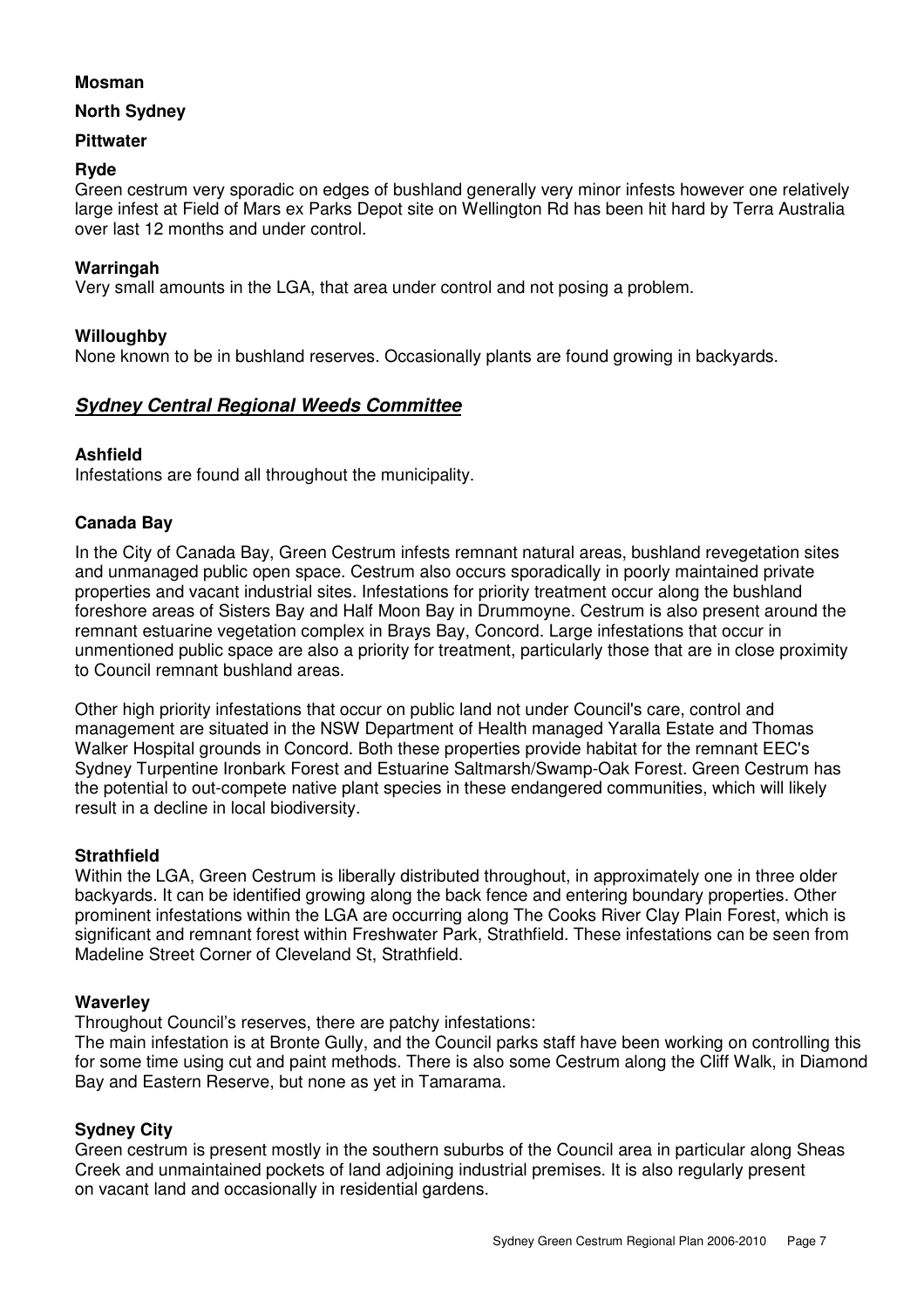# **Woollahra**

Green Cestrum has a scattered presence throughout the municipality in bushland areas and along some road verges. Numbers of individual plants are limited and do not constitute major infestations at this point in time. This may have something to do with its more common association with alluvial landscapes and shale soils rather than the predominant sandstone derived soils of the Woollahra municipality.

#### **Randwick**

Infestations are common, with major infestations found in the southern areas of the LGA, particularly along drainage lines within market gardens, pony clubs and areas of disturbed vacant land (Council managed, private and crown owned). Green Cestrum is also commonly found within private properties throughout the LGA, and examples can be seen where the plant has been grown for formal hedging.

#### **Canterbury**

The majority of Cestrum occurs on private land along the Cooks River corridor. It also occurs sporadically throughout the rest of Canterbury on vacant private land. It has also been recorded in the Wolli Creek Valley.

### **Department of Environment and Conservation (DEC) – National Parks & Wildlife**

Present and expanding in Botany Bay (North) National Park, (Randwick Council area). Present and controlled in Sydney Harbour National Park (Harbour South), (Woollahra Council area).

#### **Centennial Park and Moore Park Trust**

Green Cestrum is interspersed throughout the Parklands and has been specifically targeted over the last five years as infestations were significant. Currently, the infestation could be described as 'low', with localised infestations under large trees (predominantly *Ficus* spp) and around water bodies. In the past there was a major infestation which has been specifically targeted through the noxious weeds management program and has been reduced through land use changes e.g. mowing under trees.

#### **Burwood**

Cestrum infestations occur sporadically in private dwelling situations. There is no remnant bushland within the LGA. It also occurs in large private open spaces such as school ovals and playgrounds.

**Leichhardt Marrickville Hurstville Kogarah Rockdale Botany** 

#### **3.4. Weed biology**

Green Cestrum, a native of Chile and Peru, is an erect woody perennial shrub growing up to 3 metres tall. Its stems are whitish and mottled, with one or more stems emerging from the crown. Leaves are dark green, alternate, lanceolate, entire and glabrous up to 12cm long and 1-2.5cm wide. The leaves produce a pungent, foul smell when crushed. Seeds germinate in autumn and plants are at least 2 years old before flowering. Seeds from these plants can remain dormant in the soil for many years. The flowers are greenish-yellow, sessile, tubular up to 2.5cm long with 5 small terminal lobes. Flowers are produced over several months through summer and autumn and have unpleasant odour by day, sweet smelling by night. Black berries are produced with dark green or brown seeds. Green Cestrum plants are frost hardy and long-lived. The plants become semi deciduous in winter and produce new growth each spring. (Parsons & Cuthbertson, 2001).

#### **3.5. Method and rate of spread**

Initially, Green Cestrum was spread as a result of deliberate plantings in gardens. More recently, it is widely spread by:

Birds eating the fruit and excreting viable seeds.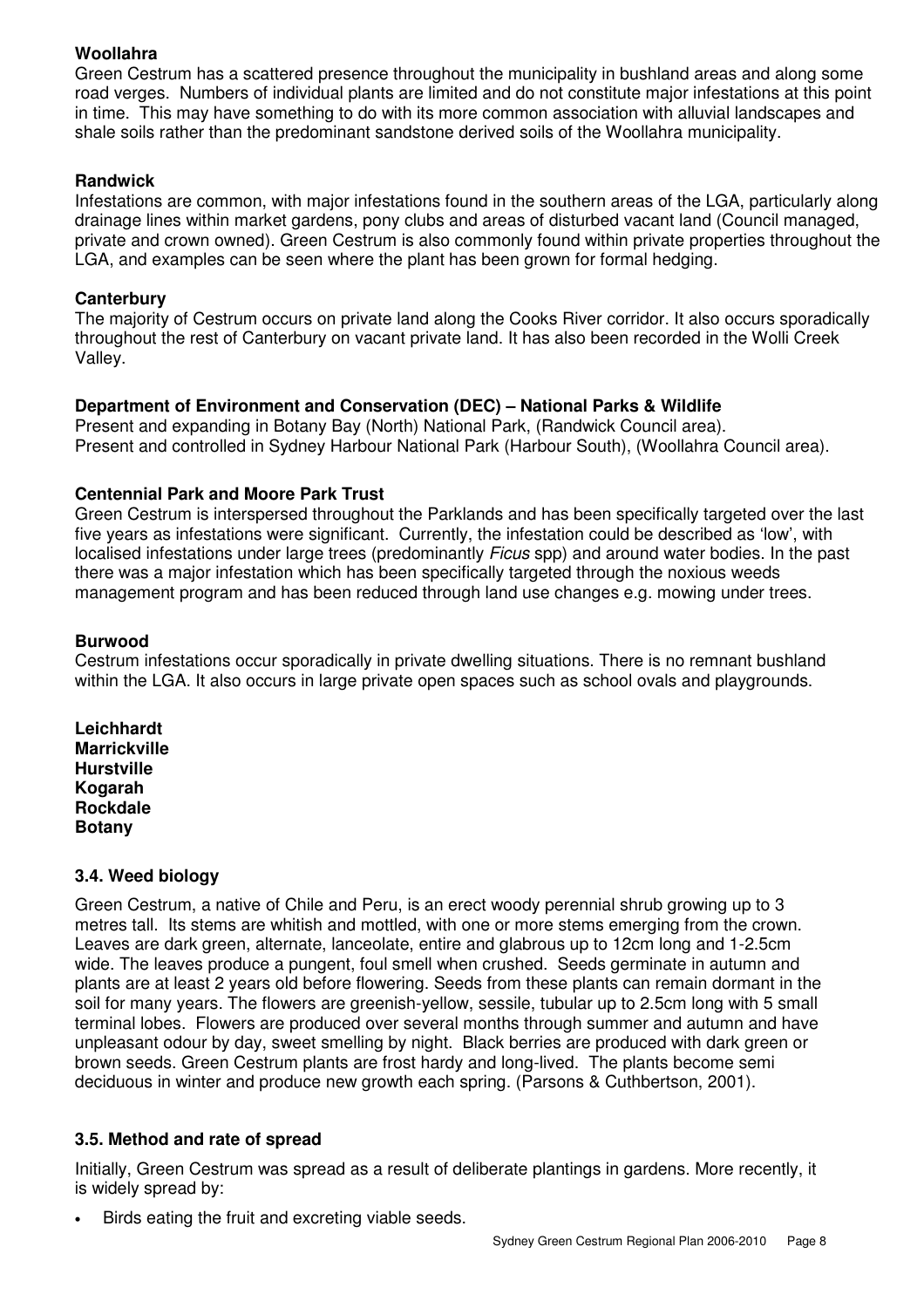- **Water**
- Cut root sections, and
- Prolific coppicing from roots.

Water is an effective method of dispersal and accounts for most of the distribution. Pieces of cut root are also dispersed by cultivation equipment which inturn infest clean areas with the weed. (Parsons & Cuthbertson, 2001).

# **3.6. Species management**

Effective management and control of Green Cestrum requires the following management techniques:-

## Physical control

- Hand pulling or digging of seedlings and immature plants ensuring all main roots are removed.
- Repeated cutting down with herbicide treatment.
- Excavation with machinery (where appropriate).

### Chemical control

• Apply herbicide either foliar, basal bark or cut stump depending on location and site sensitivity.

Basal bark treatments are highly effective and can be easier and faster for treating large areas of Cestrum.

- Scrape the phloem layer of the bark and paint with 100% glyphosate herbicide. Scrapes must extend at least half way up the main leader. Main leaders that are more than 30mm in diameter will need two scrapes and herbicide treatment on either side of the leader. Green Cestrum responds poorly to glyphosate unless the plant is scraped effectively.
- Retreat herbicide treatment as necessary.
- Check for regrowth and new seedlings and follow up treatment.
- Vigorous regrowth, which will often come from stumps or roots not removed, must be controlled by a follow-up program until total eradication is achieved.
- Prevent contamination of watercourses near clumps of Green Cestrum
- Prevent herbicide spray drift from affecting desirable plants nearby.

### Replanting (where appropriate)

- Encouragement of native replacement species in bush regeneration situation
- Replant competitive native species to stabilise river banks and bare areas.

#### Temporary fencing

The risk of stock poisoning can be eliminated by ensuring livestock do not have access to Green Cestrum. Good fencing around infestations is a temporary solution which will prevent stock losses until the plants can be killed. (Source: NSW Agfact)

Control of Green Cestrum will be undertaken in accordance with the NSW Noxious Weeds Act 1993, Protection of the Environment Operations Act (1997), and the Pesticides Act (1999).

# **4.0 LEGISLATIVE and REGULATORY SITUATION**

### **4.1 Current declaration**

Green Cestrum is declared a **Class 3 noxious weed** throughout the Sydney region.

### **4.2. Declaration changes**

None required.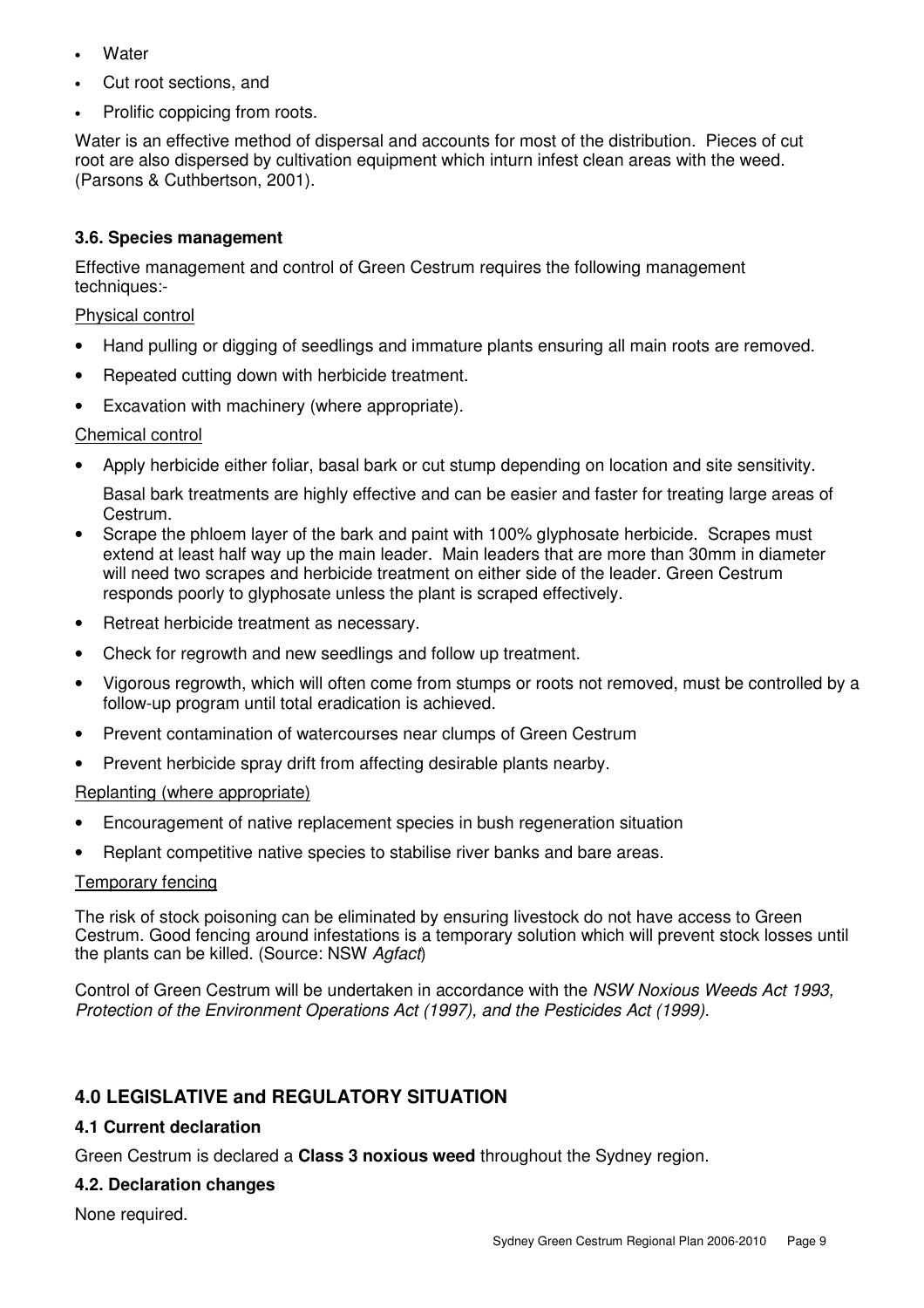# **5.0 CONSIDERATIONS and OPPORTUNITIES**

#### **5.1. Financial support to carry out this Plan**

To assist in the implementation of this Plan, specific funding will be sought for on-ground control from the Department of Primary Industries annual noxious weed funding. On ground control will also be funded through existing weed control and bush regeneration programs in Councils and agencies, which are undertaken by staff, contractors and volunteers. Funding for Crown Lands will also be sought.

Education and awareness programs will be funded through existing Council programs and grants received from state and federal programs such as Natural Heritage Trust and Environmental Trust. Incentive projects will also be investigated to encourage voluntary eradication on private property.

#### **5.2 Links to other Strategies**

This plan conforms to the Mission Statement for the **National Weeds Strategy** "..to reduce the detrimental impact of weeds on the sustainability of Australia's productive capacity and natural ecosystems", and to Objective 3.2: to "encourage the development of strategic plans for weed management at all levels".

This plan also meets several 'Desired Outcomes' of the **NSW Weeds Strategy**:

- The development and implementation of programs to reduce environmental degradation and the loss of biodiversity through weed invasions.
- The implementation and monitoring of weed control programs on public, State-owned and Crown Land to ensure that objectives are achieved in an efficient and cost effective manner;
- An effective and efficient system for delivery of noxious weeds control and the enforcement of weeds legislation.

This plan falls within the Sydney Metropolitan and Hawkesbury Lower Nepean Catchment Management Authority (CMA) regions and assists in the implementation of their Catchment Blueprints:

• The **Hawkesbury Lower Nepean Catchment Blueprint**, in particular:

Management Target 12: Weeds and Pests:

By 2006 implement adequately funded and closely linked strategies and effective action plans for all major and potential terrestrial and aquatic weed/pest species; and

Prioritised Management Actions for Biodiversity 6:

Resource and implement closely linked strategies and effective action plans developed on a catchment basis for all major aquatic and terrestrial weeds and pests using environmentally appropriate management practices, and develop contingency plans for potential invasive weeds and pests.

• The **Southern Sydney Catchment Blueprint**, in particular:

#### Management Target 14:

By 2012 the threats posed to aquatic and terrestrial ecosystems by pest species are measurably reduced; and,

#### Management Action 4:

Implement closely linked strategies and effective action plans, supported by government for all major aquatic and terrestrial weeds, pests and pathogens using environmentally appropriate management practices, and develop contingency plans for potential invasive weeds and pests.

• The **Sydney Harbour Catchment Blueprint**, in particular:

Management Action 33: Develop and implement integrated pest/weed/pathogen management plans for the Board area (aquatic and terrestrial).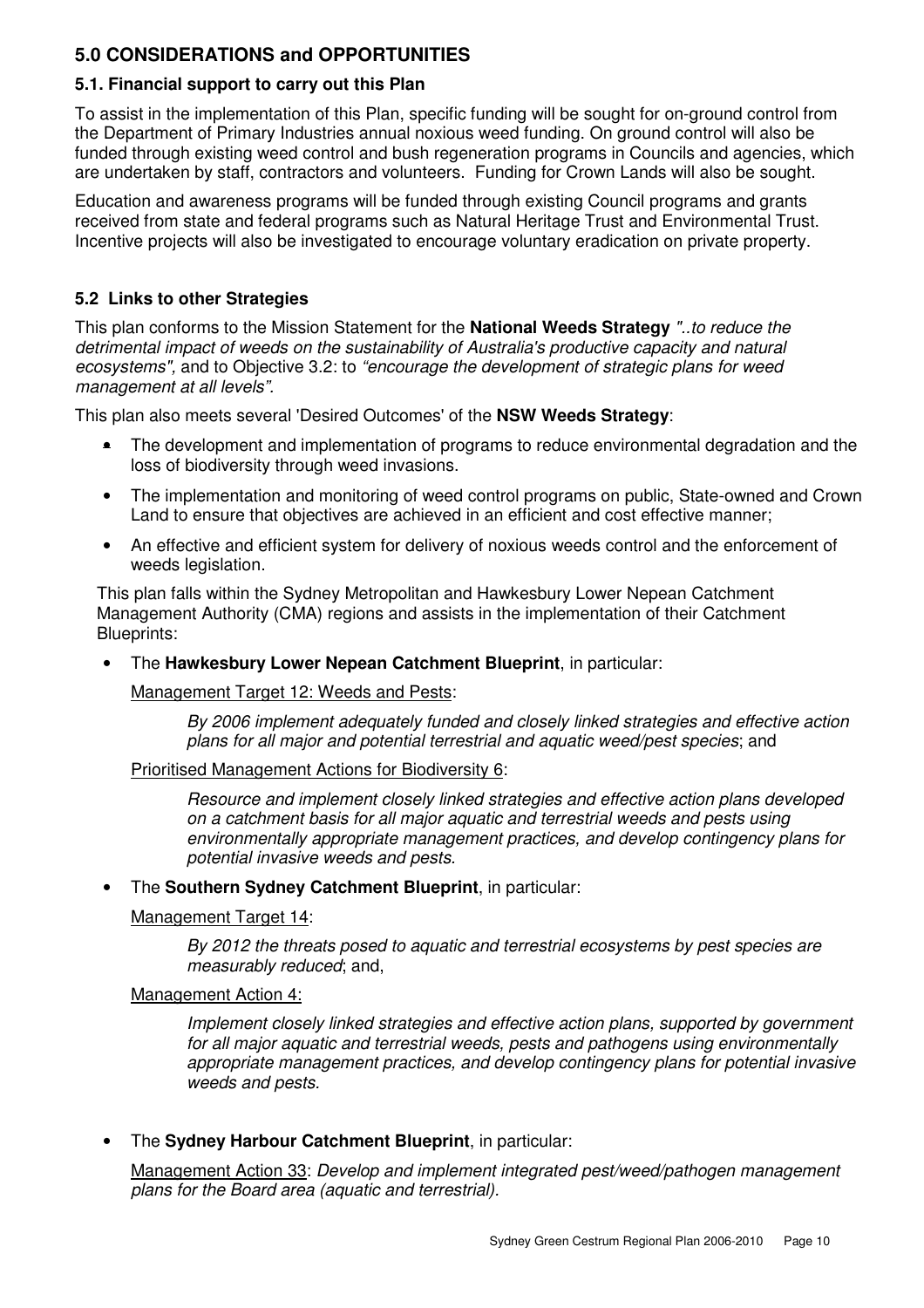#### **5.3 Barriers and contingencies**

Contingencies – future events that are likely to occur:

- Ongoing demand for private property inspections and community education
- Greater awareness of the toxicity of Green Cestrum and the desire to remove it from private property
- Less damage to stock, as awareness increases (a high profile issue due to past stock losses)
- Increased spray program (if funds are available)
- Ease of spread of the weed, continual reinfestation and demand for follow up control work
- Discovery of new infestations across Sydney public and private land
- Commonly found along transport corridors
- Funding for weed control is spread thinly, and
- Continued drought conditions will hinder herbicide control of the weed. Green Cestrum is capable of surviving drought conditions through leaf drop and dormancy. After periods of rainfall, semi and mature dormant plants re-sprout and continue to grow. This adaptation may prolong project control time-tables.

Barriers – what could get in the way of effective control?

- Inconsistency of effective weed management between land managers
- Ease of spread of the weed and reinfestation
- Difficulty in positive identification between Cestrum nocturnum and Cestrum auranticum
- Sale in nurseries as a garden plant
- Backyard plantings in established gardens, in older suburbs
- Periodic flooding
- High cost of mechanical removal
- Physical removal is labour intensive
- Incorrect application of glyphosate in stem scrape method of control
- Funding for weed control is reduced
- Limited ability to do large scale control in habitat sensitive areas.
- Disinterest of private landholders
- Difficulty to control in certain areas.
- Dense thickets of Green Cestrum limits access for scraping and painting of stems and main leaders. In this instance the thickets (where appropriate) need to be mechanically slashed to allow access. This requires repeated follow up herbicide treatments over a longer period of time.
- Less commitment or resources to control from some LCA's, than others.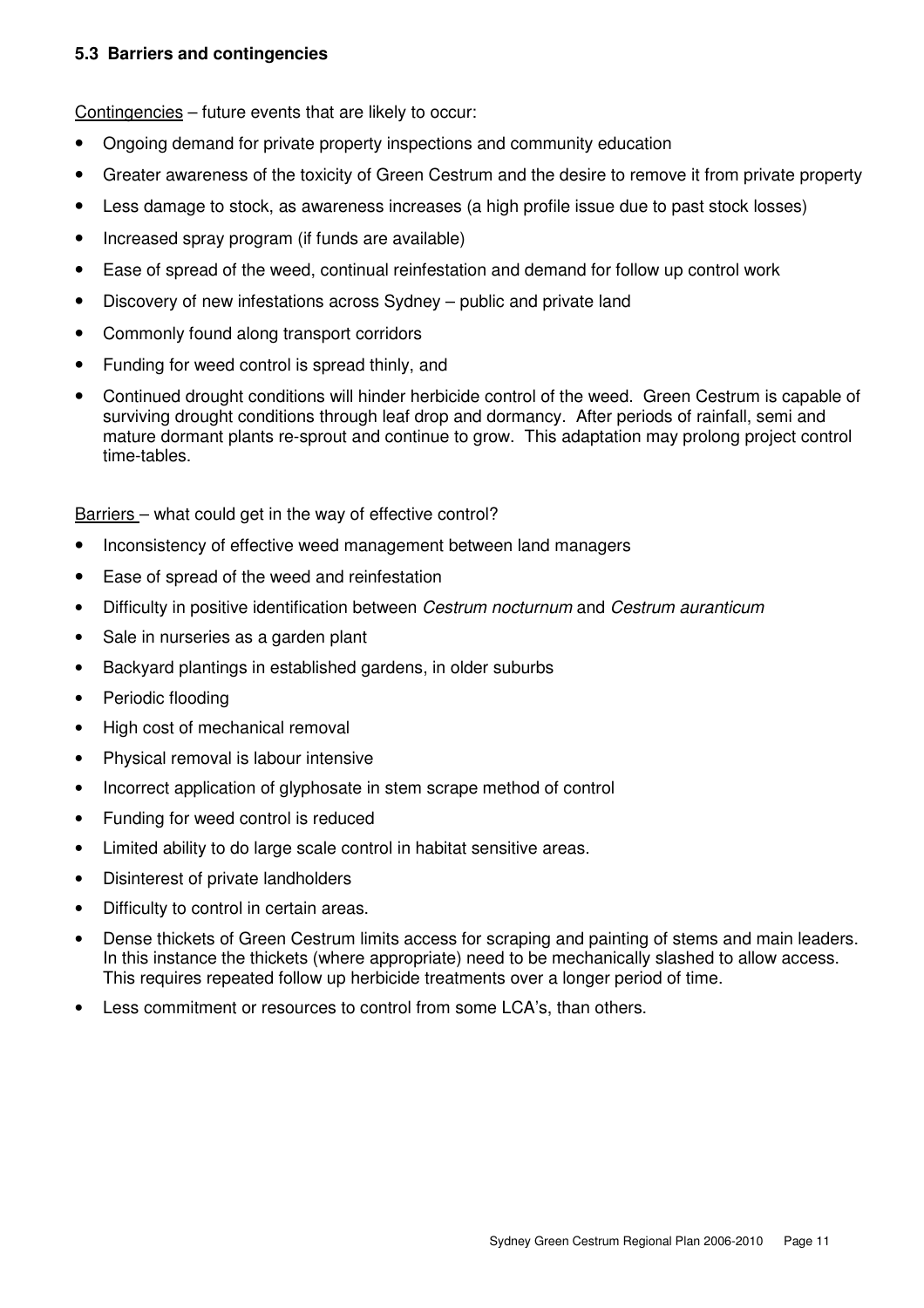| <b>OBJECTIVE</b>                                                                                                     | <b>ACTION</b>                                                                                                                                                                                                                                                                                                                                                                                                                                                                                                                                                                                                                                                                                                                      | <b>PERFORMANCE INDICATOR</b>                                                                                                                                                                                                                                                                                                                                                                                                                    | <b>BY WHOM</b>                                                                                                           |
|----------------------------------------------------------------------------------------------------------------------|------------------------------------------------------------------------------------------------------------------------------------------------------------------------------------------------------------------------------------------------------------------------------------------------------------------------------------------------------------------------------------------------------------------------------------------------------------------------------------------------------------------------------------------------------------------------------------------------------------------------------------------------------------------------------------------------------------------------------------|-------------------------------------------------------------------------------------------------------------------------------------------------------------------------------------------------------------------------------------------------------------------------------------------------------------------------------------------------------------------------------------------------------------------------------------------------|--------------------------------------------------------------------------------------------------------------------------|
| 1. Strategically reduce high<br>priority infestations and contain<br>the spread on public land within 5<br>years     | Inspect at risk areas, record outcomes and<br>$\bullet$<br>determine priority areas for control and containment<br>Undertake control of large infestations gradually,<br>$\bullet$<br>providing for growth of native habitat.<br>Control small infestations, when possible, as part of<br>$\bullet$<br>existing bush regeneration programs.<br>Judicious use of herbicides for large infestations,<br>$\bullet$<br>taking particular care to not poison native species.<br>Use basal bark treatments as the preferred<br>$\bullet$<br>effective treatment of large infestations where high<br>volume herbicide application cannot be used.<br>Calculate and report on the % reduction of small<br>marginal infestations each year. | Highest priority infestations are<br>identified each year<br>High priority core infestations are<br>contained within the life of the<br>Plan<br>Marginal infestations are<br>contained within 1 year and<br>eradicated, within the life of the<br>plan.<br>There is a measurable %<br>reduction in marginal Green<br>Cestrum populations (The %<br>amount will depend on the extent<br>of infestations in each LCA and<br>available resources). | All participating<br>LCA's and state<br>agency land<br>managers                                                          |
| 2. Enforce control and containment<br>of Green Cestrum on private land.                                              | Ensure landowners control Green Cestrum on their<br>$\bullet$<br>properties by providing information and enforcing the<br>Noxious Weeds Act.<br>Follow up with Section 18 Notices if no action is<br>taken within 3 months                                                                                                                                                                                                                                                                                                                                                                                                                                                                                                         | Control of infestations on private<br>property / enforcement procedures<br>have commenced within 6 months<br>of detection and notice.<br>No. of private landholders who have<br>undertaken Green Cestrum control.<br>Follow up with s.18 notices if no<br>action taken within 3 months.<br>Large infestations are contained<br>$\bullet$<br>within 3 years of notice<br>Small infestations are controlled<br>$\bullet$<br>within 1 of notice.   | All LCA's<br>responsible for<br>enforcement of<br><b>Noxious Weeds</b><br>Act<br>Private<br>Landholders and<br>occupiers |
| 3. Increase awareness,<br>identification and control skills of<br>LCA staff, state agency staff, and<br>contractors. | Update and distribute information about identification<br>$\bullet$<br>and the most effective control<br>Teach identification skills to natural area and parks<br>$\bullet$<br>staff as part of in house training.<br>Co-ordination meetings/regular communication<br>$\bullet$<br>between Councils and land management agencies                                                                                                                                                                                                                                                                                                                                                                                                   | Review Identification and control<br>information on Sydney Weeds<br>website in first year of the plan.<br>Distribute Id and control<br>information to LCA staff, state<br>agency staff and contactors in the<br>second year the plan.<br>In house training held by Councils<br>and agencies within the first 2                                                                                                                                  | All participating<br>LCA's and state<br>agency land<br>managers<br>Contractors                                           |

**6.0 ACTION PLAN** The effective management of Green Cestrum at a regional level will be achieved by implementation of the Actions detailed in this Table.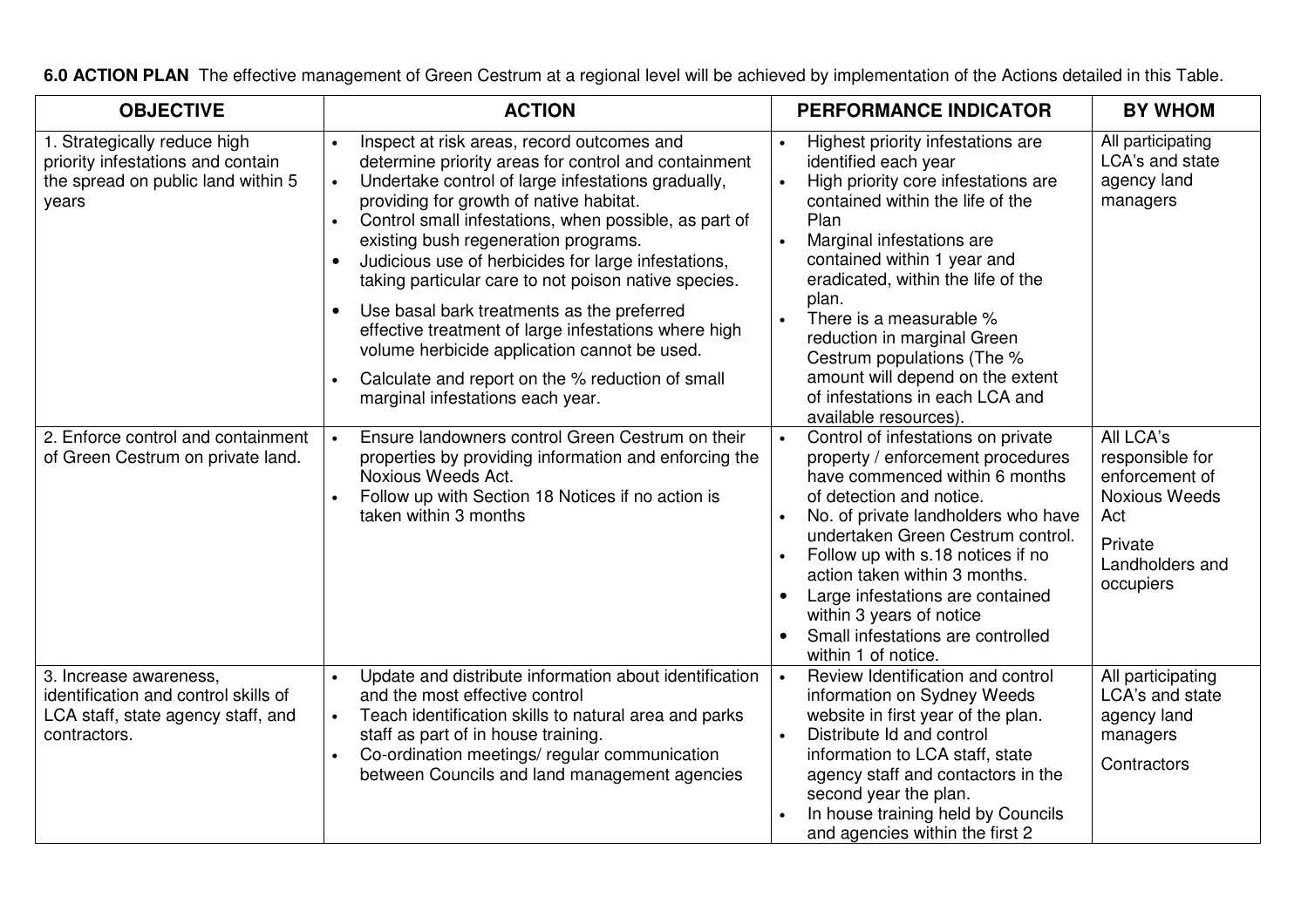| <b>OBJECTIVE</b>                                                                                                           | <b>ACTION</b>                                                                                                                                                                                                                                                                                                                                                                                                                                                                                                                                                            | <b>PERFORMANCE INDICATOR</b>                                                                                                                                                                                                                                                                                                                                                                                                                                                                                                                                                                                                                                            | <b>BY WHOM</b>                                          |
|----------------------------------------------------------------------------------------------------------------------------|--------------------------------------------------------------------------------------------------------------------------------------------------------------------------------------------------------------------------------------------------------------------------------------------------------------------------------------------------------------------------------------------------------------------------------------------------------------------------------------------------------------------------------------------------------------------------|-------------------------------------------------------------------------------------------------------------------------------------------------------------------------------------------------------------------------------------------------------------------------------------------------------------------------------------------------------------------------------------------------------------------------------------------------------------------------------------------------------------------------------------------------------------------------------------------------------------------------------------------------------------------------|---------------------------------------------------------|
|                                                                                                                            |                                                                                                                                                                                                                                                                                                                                                                                                                                                                                                                                                                          | years of commencement of the<br>plan                                                                                                                                                                                                                                                                                                                                                                                                                                                                                                                                                                                                                                    |                                                         |
| 4. Increase awareness,<br>identification and control skills of<br>Bushcare/Landcare volunteers<br>and private landholders. | Target education about control of Green Cestrum<br>$\bullet$<br>at landowners of vacant, rental properties and<br>hobby farms.<br>Train landholders to check and maintain their<br>bushland areas and properties<br>Distribute fact sheets/Stop the Spread brochures<br>with all letters of Presence and Notices<br>Distribute educational material and show live<br>specimens at field days, agricultural shows and info<br>stalls.<br>Target education at agricultural industries in Sydney<br>outer areas - Beef, Dairy, Alpaca, Pigs, Poultry and<br><b>Orchards</b> | Conduct a number of training<br>workshops annually throughout<br>Sydney to teach identification skills<br>(incorporate into existing plant Id)<br>and Bushcare training workshops)<br>Community and Bushcare news<br>articles are published each year,<br>throughout the life of the plan.<br>Educational material targeting<br>agricultural industries and hobby<br>farmers is collated and distributed in<br>first two years of the Plan.<br>Educational material is distributed<br>at field days, agricultural shows<br>and info stalls conducted across<br>Sydney region annually. Utilise<br>Weedbuster week to promote<br>awareness and distribute<br>information | Bushcare/L'care<br>volunteers<br>Private<br>Landholders |

| <b>ACTION PLAN FOR CONTINGENCIES</b>                                                                       |                                                                                                                             |                                                                               |                                         |  |
|------------------------------------------------------------------------------------------------------------|-----------------------------------------------------------------------------------------------------------------------------|-------------------------------------------------------------------------------|-----------------------------------------|--|
| Implementation of the Noxious<br>Weed Amendment Act 2005                                                   | Assessment of amendments and weed categories.<br>LCAs' documents to be amended to incorporate<br>amendments and categories. | Amended documents                                                             | All participating LCA's                 |  |
| Ongoing demand for private<br>property inspections and<br>community education                              | Liaison and additional resources for Compliance and<br><b>Environmental Education.</b>                                      | Properties inspected,<br>notices issued.<br>Education activities /<br>events. | All participating LCA's.                |  |
| Greater awareness of the toxicity<br>of Green Cestrum and the desire to<br>remove it from private property | <b>Promote Community Awareness</b>                                                                                          | Events / brochures.                                                           | All participating LCA's /<br>Community. |  |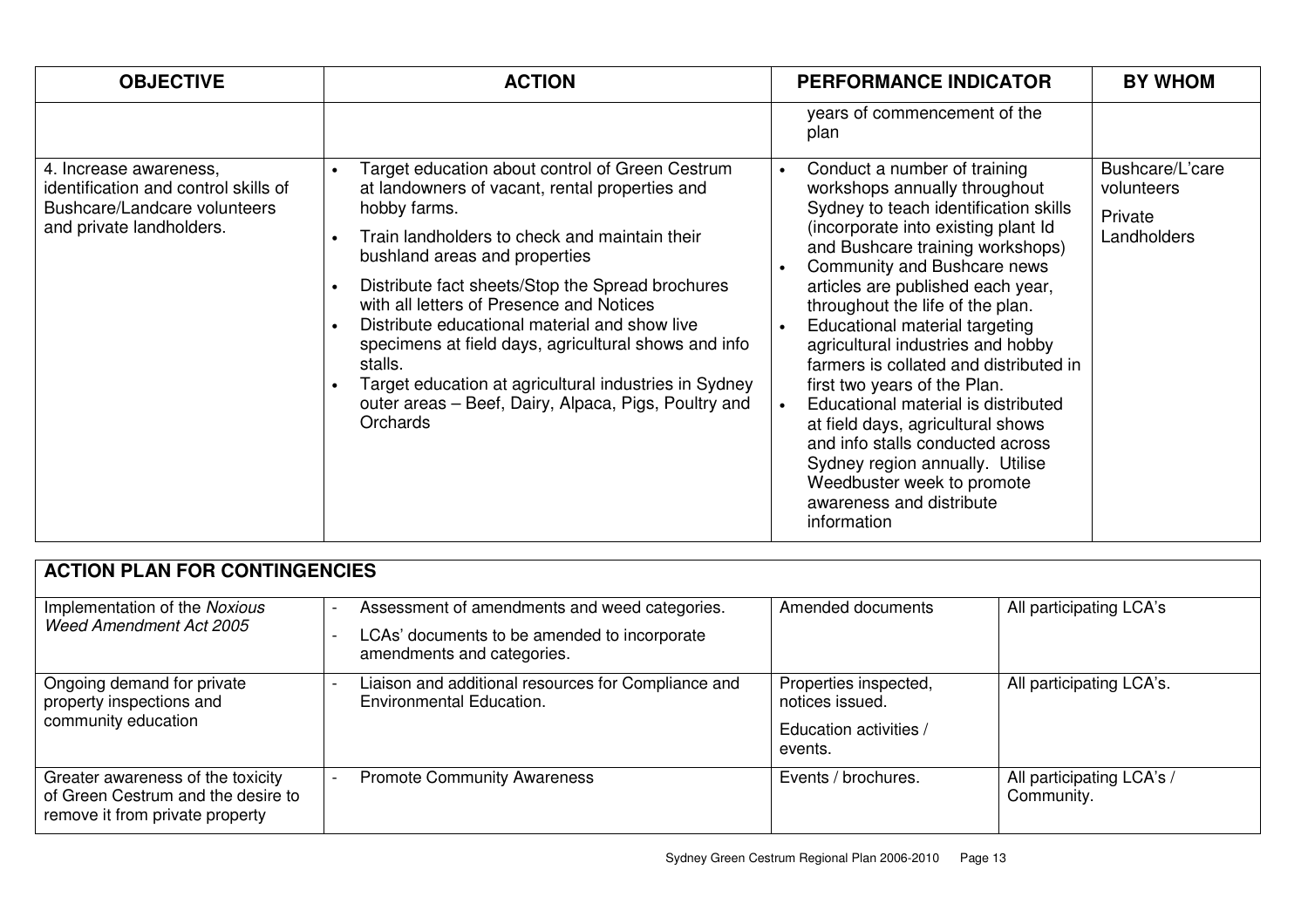| Less damage to stock, as<br>awareness increases (a high<br>profile issue due to past stock<br>losses) | Monitor incidents over time.                                                                                                                          | Reduced damage to stock.                                                              | <b>Private Landholders</b>    |  |
|-------------------------------------------------------------------------------------------------------|-------------------------------------------------------------------------------------------------------------------------------------------------------|---------------------------------------------------------------------------------------|-------------------------------|--|
| Increased spray program (if funds<br>are available)                                                   | Where appropriate increase across region area in<br>km2 treated.                                                                                      | Monitoring and recording<br>of area in km2.                                           | All participating LCA's.      |  |
| Ease of spread of the weed,<br>continual reinfestation and demand<br>for follow up control work       | Reduce overall volume of weed to decrease its ease<br>of spread.                                                                                      | Monitoring and recording<br>of area in km2 / ha Green<br>Cestrum has been<br>reduced. | All participating LCA'S       |  |
| Discovery of new infestations<br>across Sydney - public and private<br>land                           | Assess private and public lands.<br>Mapping of new infestations.                                                                                      | Assessment results.<br>Recording of weed<br>present.                                  | All participating LCA's.      |  |
| Commonly found along transport<br>corridors                                                           | Eradicate / Control.                                                                                                                                  | Document areas where<br>weed eradicated /<br>controlled along transport<br>corridors. | RTA / All participating LCA's |  |
| Funding for weed control is spread<br>thinly                                                          | Coordinate and combine resources to treat areas in<br>common - example boundary creek-lines and<br>reserves.                                          | No. of Partnerships formed<br>to combine resources to<br>treat boundary areas.        | All participating LCA's.      |  |
| Continued drought conditions will<br>hinder herbicide control of the<br>weed.                         | Adjust project time-tables to suit seasonal variations.<br>Monitor areas to be controlled and time treatment of<br>weed to improve herbicide control. | Areas controlled following<br>rainfall.                                               | All participating LCA's.      |  |
| <b>ACTION PLAN FOR BARRIERS</b>                                                                       |                                                                                                                                                       |                                                                                       |                               |  |
| Inconsistency of effective weed<br>management between land<br>managers                                | Coordinated control.<br>Form Partnerships with neighbouring LCA's.                                                                                    | Areas targeted.<br>Partnerships formed.                                               | All participating LCA's.      |  |
| Ease of spread of the weed and<br>reinfestation                                                       | Monitor and follow-up treatment to prevent<br>reinfestation.                                                                                          | Number follow up sessions.<br>Hours spent on sessions.                                | All participating LCA's.      |  |
| Incorrect application of glyphosate<br>in stem scrape method, leading to<br>ineffective control       | Use basal bark treatments as the preferred<br>effective treatment of large infestations.                                                              | Success rate of control,<br>monitored and reported to<br>Weeds Committee.             |                               |  |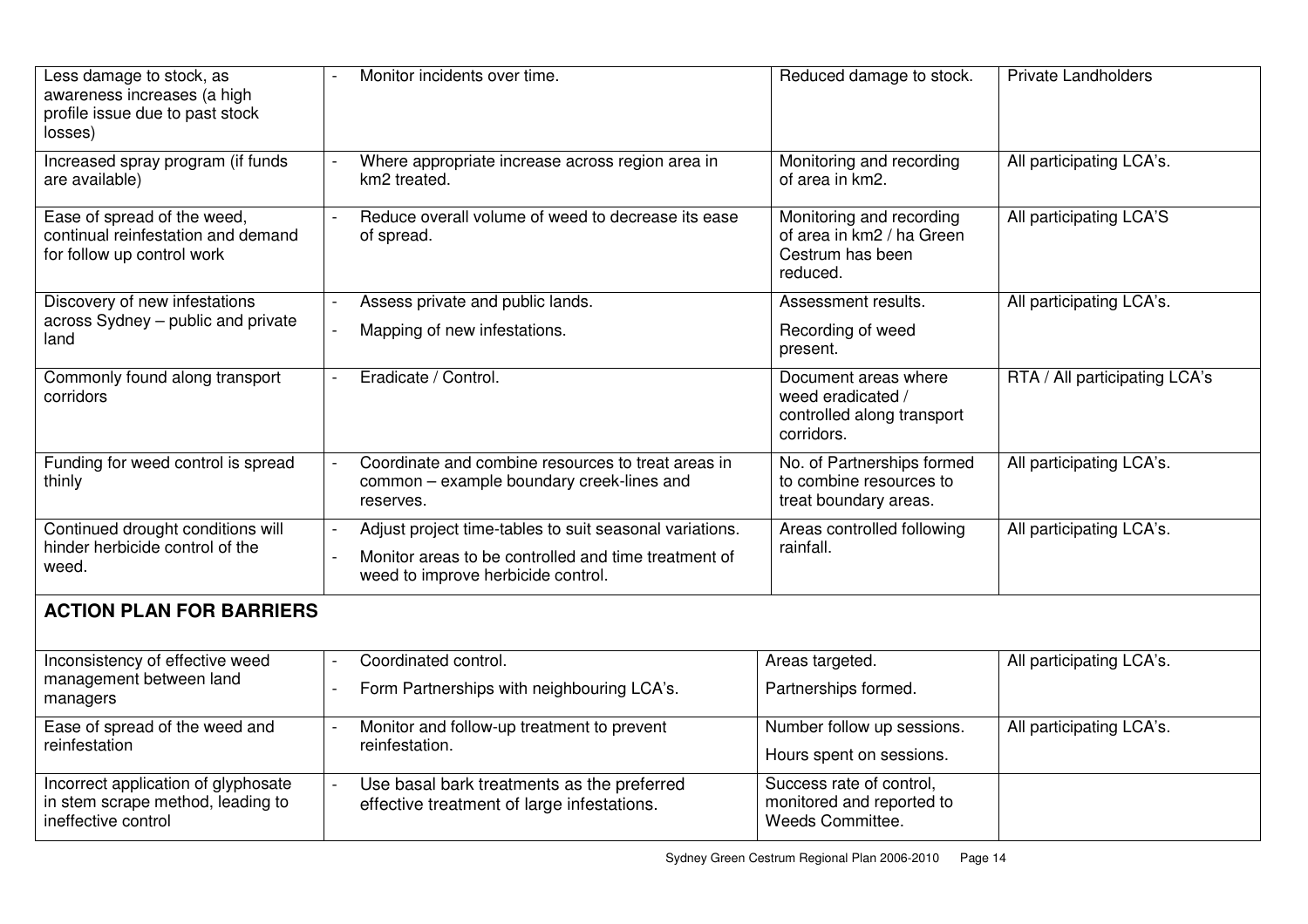| Difficulty in positive identification<br>between Cestrum nocturnum and<br>Cestrum auranticum                     | Staff, contractor, volunteer and community training                                         | Increased identification<br>skills.                                 | All participating LCA's. |
|------------------------------------------------------------------------------------------------------------------|---------------------------------------------------------------------------------------------|---------------------------------------------------------------------|--------------------------|
| Sale in nurseries as a garden plant                                                                              | Promote industry awareness with regards to<br>category, toxicity and environmental impacts. | Eradication of plant from<br>nurseries.                             |                          |
|                                                                                                                  | Develop educational material.                                                               | Distribution of<br>documentation.                                   |                          |
| Backyard plantings in established<br>gardens, in older suburbs                                                   | Issue educational material and/or control notices.                                          | No. of control notices issued.                                      |                          |
| Periodic flooding                                                                                                | Monitor.<br>Follow up control.                                                              | Areas controlled after<br>flooding.                                 | All participating LCA's. |
| High cost of mechanical removal                                                                                  |                                                                                             |                                                                     |                          |
| Physical removal is labour<br>intensive                                                                          | Scrape & paint with herbicide and leave on site to<br>reduce labour.                        | Photographs over time of<br>areas treated.                          | All participating LCA's. |
|                                                                                                                  |                                                                                             | Areas controlled.                                                   |                          |
| Funding for weed control is<br>reduced                                                                           | Re-prioritise                                                                               |                                                                     |                          |
|                                                                                                                  | Seek alternative sources of funding                                                         | Other funding acquired                                              |                          |
|                                                                                                                  | Pool funding and resources with other agencies<br>and landholders                           |                                                                     |                          |
| No bio control agent available.<br>Less agricultural returns therefore<br>less put back into land<br>management. |                                                                                             |                                                                     |                          |
| Limited ability to do large-scale                                                                                | Allow extra time and funding for manual control to<br>protect habitat.                      | Amount / areas controlled.                                          | All participating LCA's. |
| control in habitat sensitive areas.                                                                              |                                                                                             | Habitats protected.                                                 |                          |
| Disinterest of private landholders                                                                               | Encouragement / enforcement through compliance.                                             | No. of private properties<br>where weed eradicated /<br>controlled. |                          |
| Difficulty to control in certain areas.                                                                          |                                                                                             |                                                                     |                          |
|                                                                                                                  |                                                                                             |                                                                     |                          |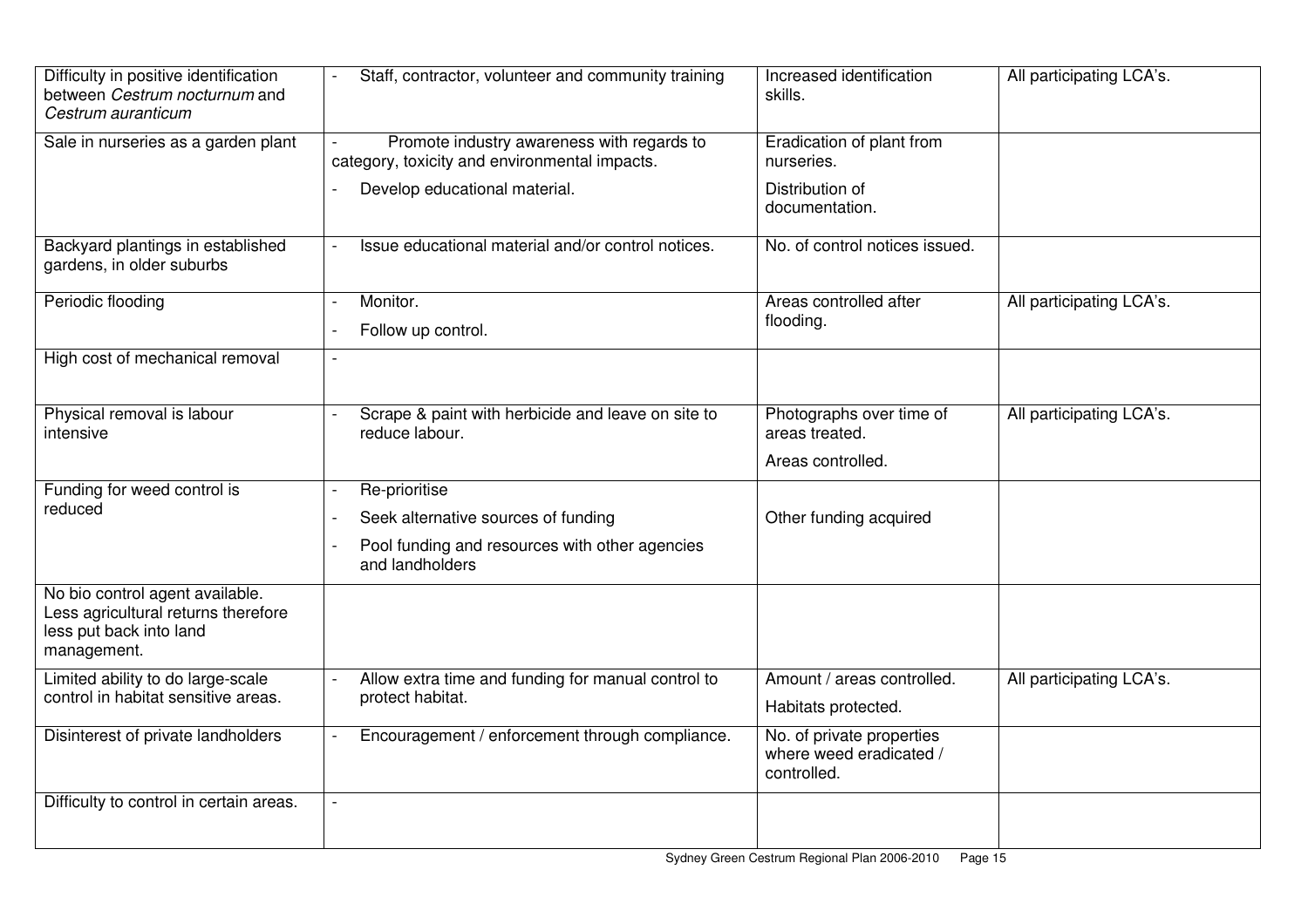| Dense thickets of Green Cestrum<br>limits access for scraping and<br>painting of stems and main<br>leaders. | Slash to allow access.<br>Ensure follow up treatment to eradicate / control.      | Area and amount of thickets<br>eradicated / controlled.       | All participating LCA's. |
|-------------------------------------------------------------------------------------------------------------|-----------------------------------------------------------------------------------|---------------------------------------------------------------|--------------------------|
| Less commitment from some<br>Councils and agencies, than<br>others.                                         | Encourage participation and involvement in<br>planning and group funded projects. | Number of participating<br>organisations and<br>partnerships. | All participating LCA's. |